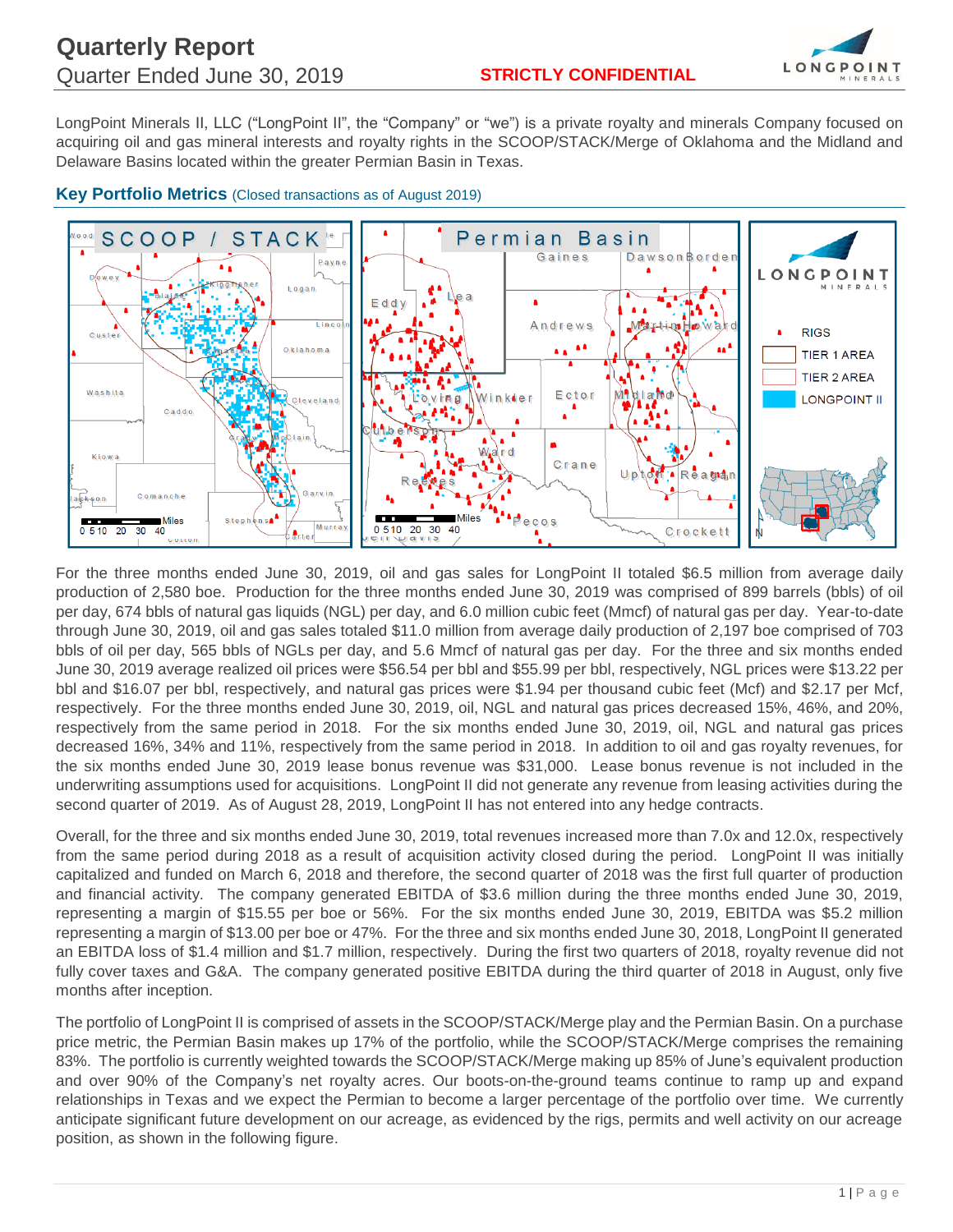

### *LongPoint II Key Portfolio Metrics*



## **Business Development Activities**

The following table illustrates the Company's key metrics by basin for current closed assets from the first capitalization to present.

#### *LongPoint II Transaction Pipeline as of 8/27/2019*

| ongPoint II Transaction Pipeline as of 8/27/2019 |                             |                                           |                                    |                                    |          |                                       |                                     |                                               |
|--------------------------------------------------|-----------------------------|-------------------------------------------|------------------------------------|------------------------------------|----------|---------------------------------------|-------------------------------------|-----------------------------------------------|
| <b>Closed Transactions</b>                       | # of<br><b>Transactions</b> | <b>Purchase</b><br><b>Amount</b><br>(SMM) | <b>Net Mineral</b><br><b>Acres</b> | Net Royalty<br><b>Acres</b>        | Acre     | \$/Net Mineral \$/Net Royalty<br>Acre | June<br><b>Production</b><br>(boed) | <b>NTM</b><br>Cash Flow <sup>1</sup><br>(SMM) |
| Permian                                          | 65                          | \$68                                      | 4,554                              | 3,659                              | \$14,932 | \$18,584                              | 423                                 | \$4                                           |
| SCOOP/STACK/Merge                                | 546                         | \$338                                     | 24,054                             | 32,856                             | \$14,052 | \$10,287                              | 2,441                               | \$19                                          |
| <b>Total</b>                                     | 611                         | \$406                                     | 28,608                             | 36,515                             | \$14,192 | \$11,119                              | 2,864                               | \$23                                          |
|                                                  |                             |                                           |                                    |                                    |          |                                       |                                     |                                               |
| <b>Contracted Transactions</b>                   | # of<br><b>Transactions</b> | <b>Purchase</b><br>Amount<br>(SMM)        | <b>Net Mineral</b><br><b>Acres</b> | <b>Net Royalty</b><br><b>Acres</b> | Acre     | \$/Net Mineral \$/Net Royalty<br>Acre | June<br><b>Production</b><br>(boed) | <b>NTM</b><br>Cash Flow<br>(SMM)              |
| Permian                                          | 11                          | \$132                                     | 5,207                              | 6,935                              | \$25,350 | \$19,034                              |                                     |                                               |
| SCOOP/STACK/Merge                                | 73                          | \$20                                      | 1,601                              | 2,131                              | \$12,492 | \$9,385                               |                                     |                                               |
| <b>Total</b>                                     | 84                          | \$152                                     | 6,808                              | 9,066                              | \$22,327 | \$16,766                              | $\overline{\phantom{0}}$            |                                               |

<sup>1</sup> Based on June 2019 financials. Note: Figures based on best available information and subject to adjustments made during due diligence; not all contracted transactions have production and cash flow data available. All figures per the evaluation economics and do not reflect adjustments made in due diligence or post close. Dollar per net royalty acre is based on a 1/8th royalty. Anadarko Basin royalty rates are typically 3/16ths. Using net royalty acres normalized to a 1/8<sup>th</sup> royalty allows for cross basin comparisons of acreage.

LongPoint II was highly acquisitive during the second quarter, closing 115 transactions between April 1 and June 30 of this year. Average weekly capital deployed during the quarter was over \$3 million. We see steady momentum in the Permian and expect the Permian to be a larger percentage of the portfolio in the future. Of the transactions in the second quarter, 10% were in the Permian representing 5% of the acquired NRA. The table above provides additional detail on these closed transactions as of August 27, 2019. Our primary source for deal activity continues to be our boots-on-the-ground teams, which are evenly split at three teams focused on the SCOOP/STACK/Merge, and three focused on the Permian.

On August 6, 2019 LongPoint II entered into a purchase and sale agreement to acquire up to 7,088 net royalty acres from the Lindley family for \$141 million, subject to final due diligence and closing adjustments. The Lindley package represents a rare, consolidated mineral position in the tier 1 Delaware Basin that is largely an undeveloped position with future drilling locations in nine formations. There are currently five permits filed by Shell on the Lindley acreage. LongPoint is in the process of conducting customary due diligence and the transaction is expected to close by September 13, 2019.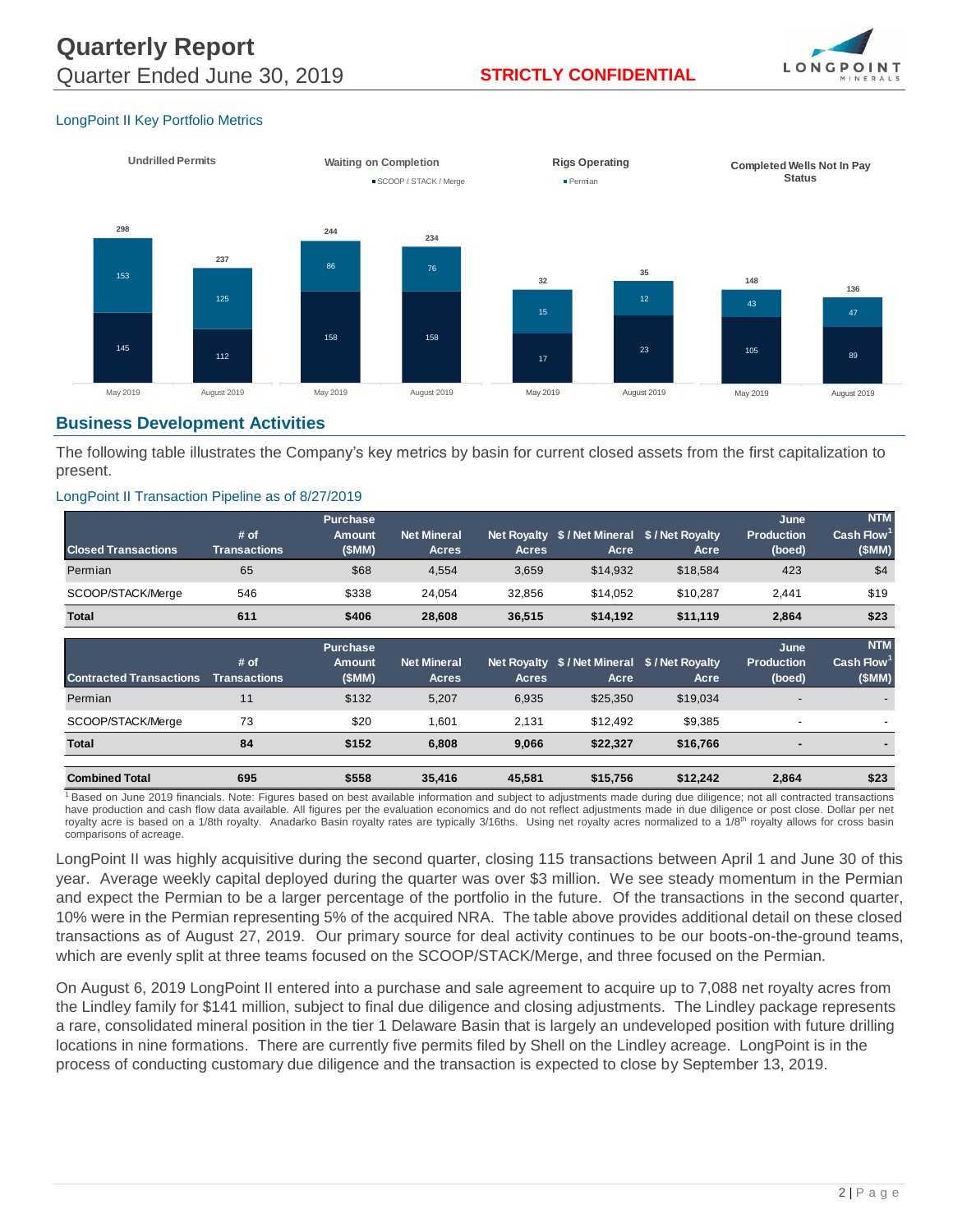# **Quarterly Report** Quarter Ended June 30, 2019 **STRICTLY CONFIDENTIAL**



## **Capitalization and Liquidity**

Pro forma for the recently-announced capital call due August 29, 2019, LongPoint will have 677,160 units outstanding, held by three classes of unit holders representing economic ownership interests in the Company. In addition to the classes of securities representing economic interests in the entity, LongPoint II has 100 Class C units entitled to voting rights and constitute non-economic interests in the Company. The following summarizes the three classes of unit holders with an economic interest in the Company:

| Class A           | - LongPoint II Management      |
|-------------------|--------------------------------|
| Class B Series I  | - Institutional Investors      |
| Class B Series II | - Friends and Family Investors |

As of June 30, LongPoint II had cash on hand of \$90.0 million, contributed capital of \$507.9 million and total liquidity of \$428.6 million. As of August 28, LongPoint II has cash of approximately \$70 million. The table to the right illustrates our capitalization and liquidity, both at the end of the second quarter and a current estimate when adjusted for the August 29, 2019 capital call of \$169.3 million and \$141 million acquisition of the Lindley family's acreage in the Delaware Basin as described above.



#### *June 30, 2019 and Current Capitalization and Liquidity*

*U.S. Dollars in millions, unless otherwise noted*

|                                                        |         | <b>Estimated</b>     |
|--------------------------------------------------------|---------|----------------------|
|                                                        | 6/30/19 | Current <sup>1</sup> |
| Contributed Equity                                     | \$507.9 | \$677.2              |
| Debt Outstanding                                       |         |                      |
| <b>Total Capitalization</b>                            | \$507.9 | \$677.2              |
|                                                        |         | <b>Estimated</b>     |
|                                                        | 6/30/19 | Current <sup>1</sup> |
| <b>Total Committed Equity</b>                          | \$846.5 | \$846.5              |
| Less: Contributed Equity                               | (507.9) | (677.2)              |
| <b>Committed Equity Available for Call</b>             | \$338.6 | \$169.3              |
|                                                        |         | <b>Estimated</b>     |
|                                                        | 6/30/19 | <b>Current</b>       |
| Cash on Hand                                           | \$90.0  | \$240.0              |
| Less: Anticipated Lindley Acquisition <sup>2</sup>     |         | (141.0)              |
| Committed Equity Available for Call                    | 338.6   | 169.3                |
| <b>Liquidity Position</b>                              | \$428.6 | \$268.3              |
| Pro forma for the capital call and Lindley acquisition |         |                      |

 *Pro forma for the capital call and Lindley acquisition.*

*2 Estimated amount subject to closing adjustments, expected close 9/13/19.*

### *Pro Forma Disclosure and Contact Information*

All pro forma numbers are based upon current expectations, estimates, projections, and certain assumptions of LongPoint II. No assurance can be given that such expectations, estimates or projections will prove to have been correct.



**George Solich Tad Herz Will Cullen** [gsolich@longpointminerals.com](mailto:gsolich@longpointminerals.com) [therz@longpointminerals.com](mailto:therz@longpointminerals.com) [wcullen@longpointminerals.com](mailto:wcullen@longpointminerals.com)

> 100 St. Paul St., Suite 400 Denver, CO 80206 Phone: 303.290.0990 [www.longpointminerals.com](http://www.longpointminerals.com/)

*President and CEO Executive Vice President and CFO Vice President, LongPoint Minerals*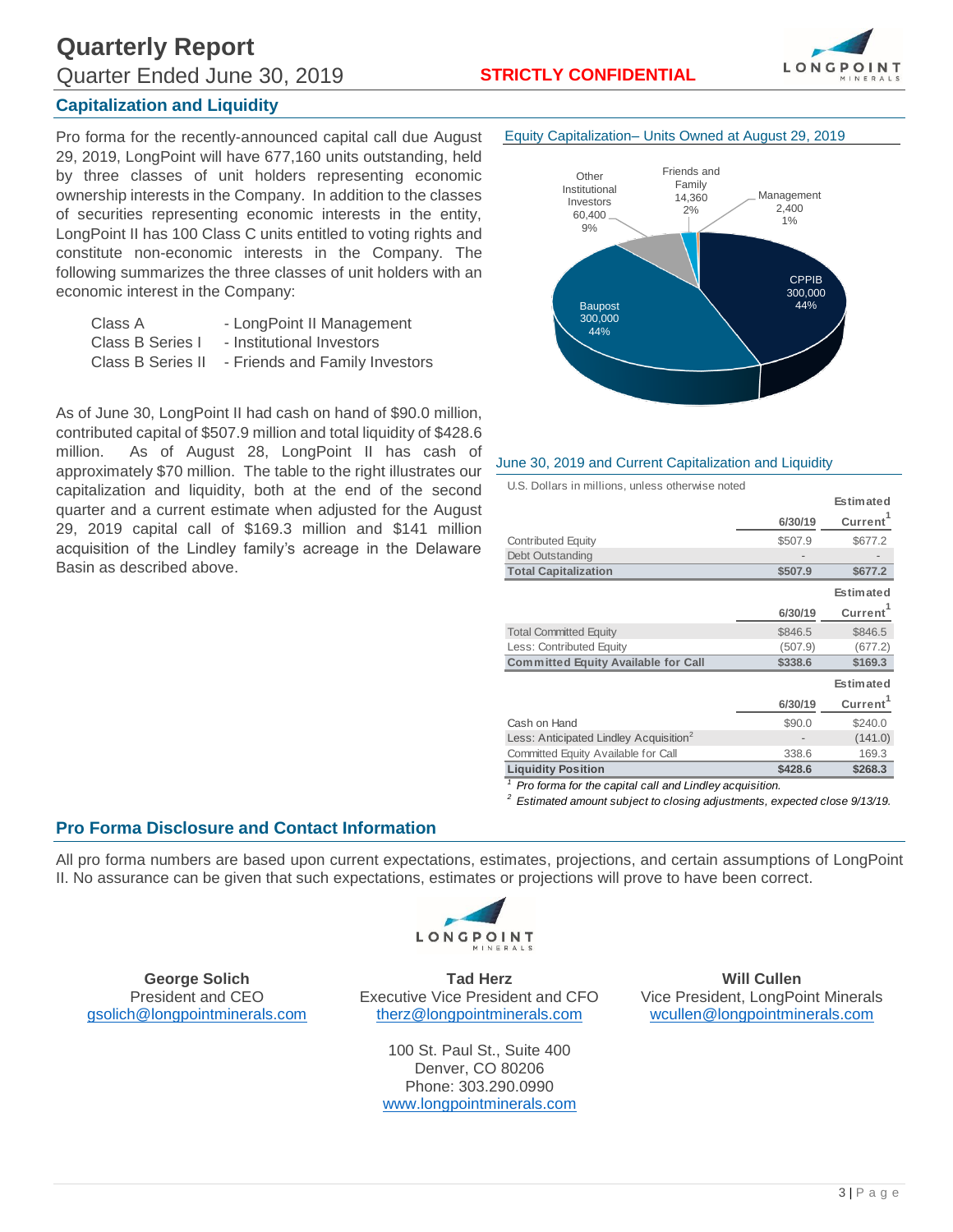

APPENDIX

### *Oil and Gas Industry Update*

**Natural Gas Prices Continue to Decrease.** Continuing the overall decline in prices during Q1 2019, prices decreased in Q2 2019 averaging \$2.62/MMbtu, down 16% from Q1 2019 and 9% from Q2 2018. As shown in Figure 5, natural gas futures are expected to average \$2.22/MMbtu for the remainder of 2019 and rise to \$2.38/MMbtu and \$2.46/MMbtu for 2020 and 2021, respectively. The average natural gas price in Q2 2019 was approximately 8% higher than future prices at the end of 2019 prices.

### *Figure 1. NYMEX Natural Gas Price*



**Natural Gas Inventories Remain Below 5-year Average.** Current working natural gas in storage is approximately 2.7 Tcf, roughly 7% below the average over the same period from 2014 through 2018, and 10% above levels from one yearago. The U.S. has become the third largest LNG exporter in the world behind Australia and Qatar. With a new peak of 4.7 Bcf/d, totals are poised to keep increasing throughout the second half of 2019. Internationally, LNG exports have increased to Europe despite declining demand and spot prices in Asia, according to the EIA.



**Oil Prices Decrease at the End of Q2 2019.** After a peak in April, prices decreased rapidly at the end of Q2 2019 to one of the lowest points of the year. Oil prices averaged \$59.82/Bbl in Q2 2019, a decline of approximately 14% from Q2 2018, although an increase of 9% from the average in Q1 2019. Since the end of Q2 2019, prices have remained consistent around the \$55/Bbl mark, however many fear with an economic downturn ahead that commodity demand will decrease and in turn, decrease prices. Crude oil futures average \$56.77 for the remainder of 2019 before falling to \$54.70 and \$52.91 in 2020 and 2021, respectively.





**Crude Oil Stocks Increase in Q2 2019.** Crude oil stocks, excluding the strategic petroleum reserves, averaged 470.7 million barrels in Q2 2019. These reserves are inline with the average over the same period from 2014 through 2018, and 9% higher than the average during Q2 2018. The Q2 2019 inventory level equates to approximately 28 days of supply on average over the quarter.

#### *Figure 4. Crude Oil Stocks Excluding the Strategic Reserve*

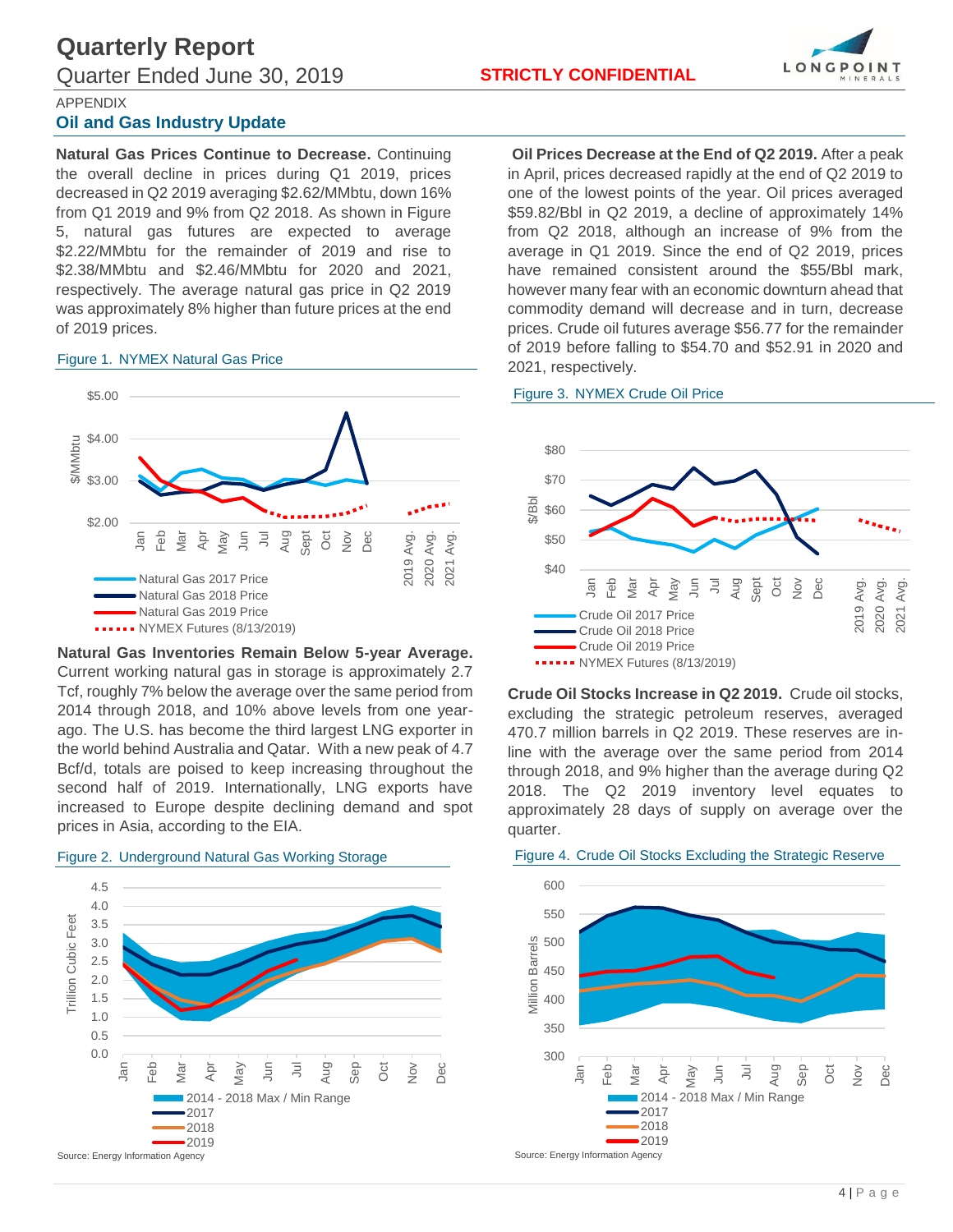# **Quarterly Report** Quarter Ended June 30, 2019 **STRICTLY CONFIDENTIAL**

**Rig Count Decreased During Q2 2019.** Rig activity continues to decline through Q2 2019, as the number of horizontal rigs operating in the U.S. decreased roughly 5% year-over-year to an average of 868 rigs from approximately 913 in Q2 2018. The Permian Basin saw one of the biggest declines with 53 rigs dropping from Q2 2018 to Q2 2019 and a decline of 20 rigs from Q1 2019 to a total of 388 rigs remaining at the end of Q2 2019. The second most active basin in the United States remains the Gulf Coast Basin, losing only 4 rigs since Q1 2019 for a total of 140. Finally, the Anadarko Basin continues to be the third most active basin in the U.S., with 74 active rigs at the end of Q2 2019. With uncertainty surrounding commodity prices, independent exploration and production companies are no longer focused on growth and instead turning their focus to cash flow, resulting in the decline in rigs in 2019 thus far.



## *Figure 5. North American Horizontal Rig Count Since 2006*

Source: Baker Hughes

The Permian Basin remains the most productive basin in the U.S., with production at approximately 4.2 million barrels per day at the end of Q2 2019 and is expected to grow to 8.0 million over the next few years.

#### PERMIAN BASIN 388 GULF COAST BASIN 140 ANADARKO BASIN 74 APPALACHIAN FORELAND BASIN 53 WILLISTON BASIN 49 DENVER BASIN **Contract** 28 POWDER RIVER BASIN | 24 9 ARDMORE AND MARIETTA BASINS NORTH SLOPE BASIN  $|4$ ARKOMA BASIN 3 GREATER GREEN RIVER BASIN 3 UINTA BASIN 3 BEND ARCH-FORT WORTH PROVINCE 2 SAN JUAN BASIN  $\mathcal{D}$ DEEP WATER GULF OF MEXICO BASIN 1 Total Hz Rigs: 785HARDEMAN-HOLLIS BASINS 1 PICEANCE BASIN 1

*Figure 6. Current Horizontal Drilling Rigs by Major Basin*



**Record Quarter for Transaction Value.** During Q2 2019 there were a total of 44 oil and gas transactions, a 29% increase compared to Q2 2018. Total transaction value was up 56% year-over-year for total deal value of \$118.7 billion. 75% of the total second quarter deal value was made up of three deals, totaling \$89.2 billion. Deals this quarter were made up of 62% upstream activity and 31% midstream activity. With concern still surrounding commodity prices, E&P operators are placing more focus on synergies and scale in valuations. Returns in the midstream sub-sector have been zero or negative since 2013 shifting the focus in the upcoming quarters towards returns above cost of capital. Again this quarter, the Permian Basin was the most active for shale deals, accounting for six upstream deals for roughly 55% of total deals announced. Financial investors in the private equity sector announced 12 deals worth \$23.0 billion, the highest since Q3 2016

*Figure 7. Oil and Gas M&A Activity*



Source: PWC, IHS Herold Note: The figures above include U.S. transactions with value greater than \$50 million

Source: IHS Herold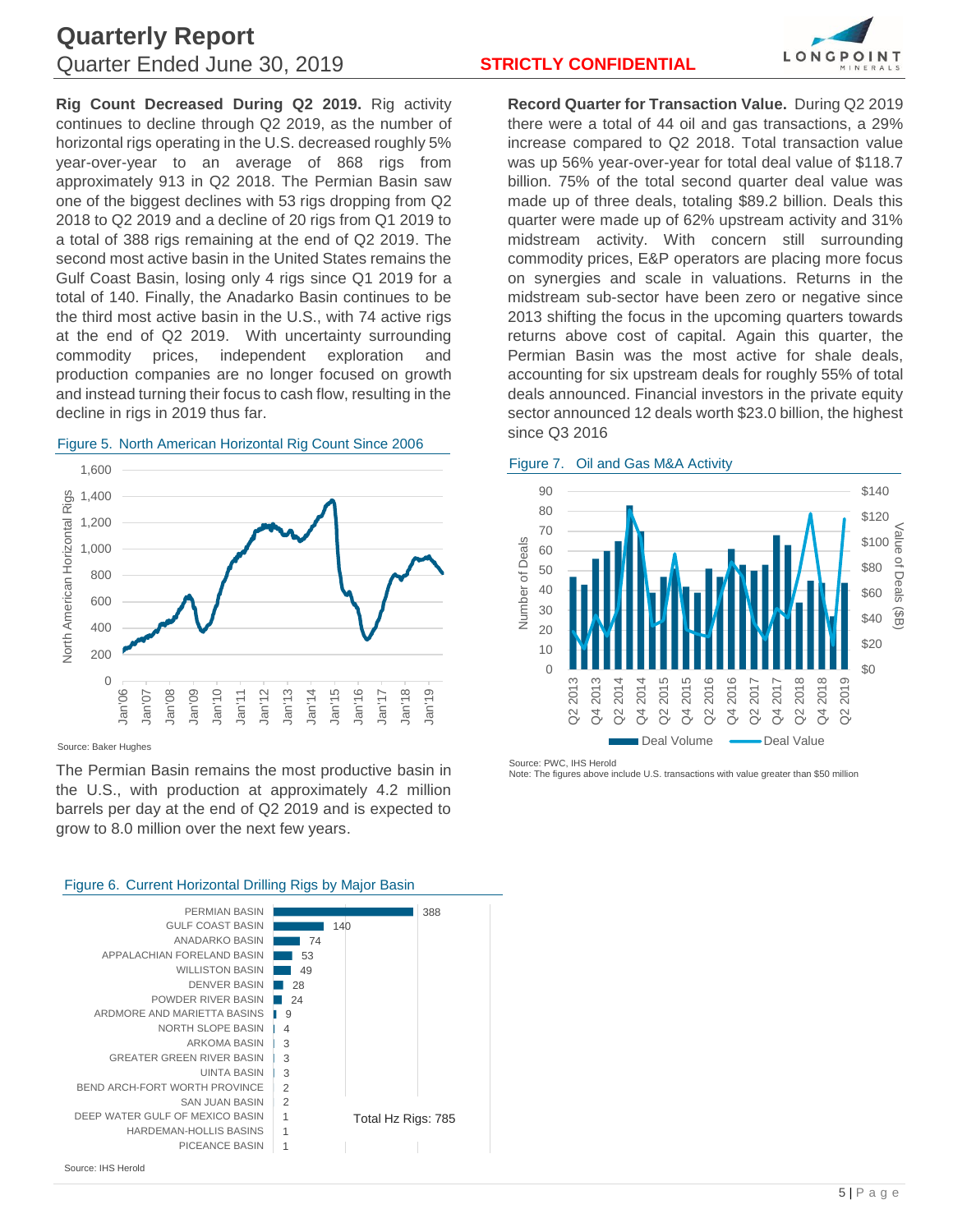# **STATEMENT OF OPERATIONS (unaudited) (in thousands, except production and per unit data)**

|                                                                                                                 | <b>Six Months Ended</b><br><b>June 30,</b> |                              |                |                        |
|-----------------------------------------------------------------------------------------------------------------|--------------------------------------------|------------------------------|----------------|------------------------|
|                                                                                                                 | 2019                                       |                              | 2018           |                        |
|                                                                                                                 |                                            |                              |                |                        |
| <b>REVENUES</b><br>Oil and gas sales<br>Lease bonus income                                                      | \$                                         | 10,956<br>31                 | \$             | 888                    |
| <b>Total revenues</b>                                                                                           |                                            | 10,987                       |                | 888                    |
| <b>OPERATING EXPENSES</b><br>Transportation and transmission<br>Severance and other taxes<br>Depletion          |                                            | 456<br>551<br>1,390          |                | 46<br>34<br>134        |
| General and administrative                                                                                      |                                            | 6,348                        |                | 2,887                  |
| Total operating expenses                                                                                        |                                            | 8,745                        |                | 3,101                  |
| <b>OPERATING INCOME (LOSS)</b>                                                                                  |                                            | 2,242                        |                | (2, 213)               |
| OTHER INCOME                                                                                                    |                                            | 1,539                        |                | 358                    |
| INCOME (LOSS) BEFORE TEXAS MARGIN TAX                                                                           |                                            | 3,781                        |                | (1, 855)               |
| <b>TEXAS MARGIN TAX EXPENSE</b>                                                                                 |                                            | 5                            |                |                        |
| <b>NET INCOME (LOSS)</b>                                                                                        | \$.                                        | 3,776                        | S              | (1, 855)               |
| <b>EBITDA</b>                                                                                                   |                                            | 5,171                        | \$             | (1, 721)               |
| <b>OPERATING STATISTICS:</b>                                                                                    |                                            |                              |                |                        |
| Gas production (Mcf/d)<br>Oil production (Bbl/d)<br>NGL production (Bbl/d)<br>Oil equivalent production (BOE/d) |                                            | 5,572<br>703<br>565<br>2,197 |                | 857<br>91<br>66<br>300 |
| Gas price (\$/Mcf)<br>Oil price (\$/Bbl)<br>NGL price (\$/Bbl)                                                  | \$<br>\$                                   | 2.17<br>55.99<br>16.07       | \$<br>\$<br>\$ | 2.44<br>66.82<br>24.29 |
| Transportation and transmission/BOE<br>Depletion/BOE<br>G&A/BOE                                                 | \$<br>\$                                   | 1.15<br>3.50<br>15.96        | \$<br>\$<br>\$ | 1.69<br>4.91<br>105.78 |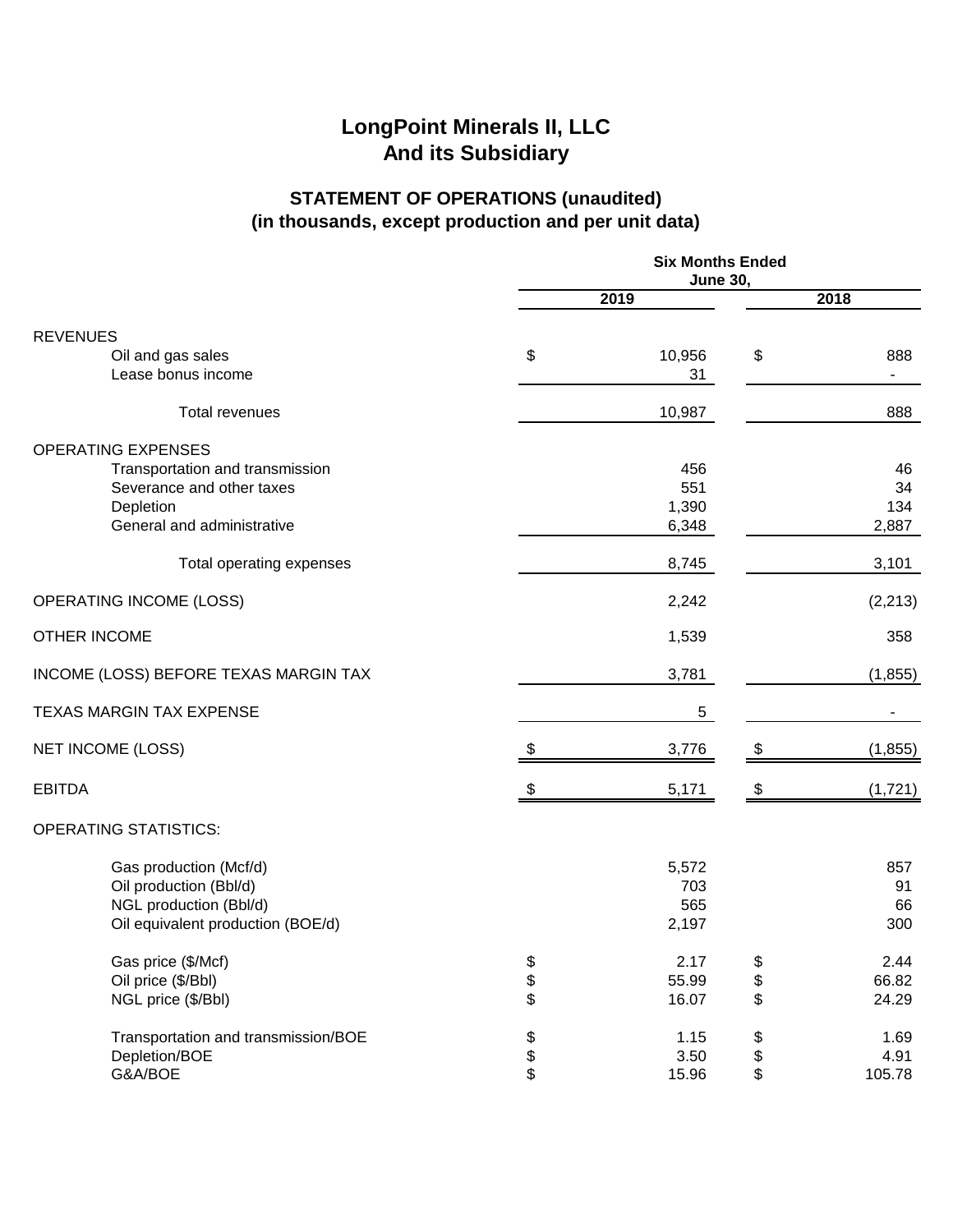# **STATEMENTS OF OPERATIONS (unaudited) (in thousands, except production and per unit data)**

|                                                                                                                 | <b>Quarter Ended</b><br><b>June 30,</b> |                              |                                                       |                                 |
|-----------------------------------------------------------------------------------------------------------------|-----------------------------------------|------------------------------|-------------------------------------------------------|---------------------------------|
|                                                                                                                 | 2019                                    |                              | 2018                                                  |                                 |
| <b>REVENUES</b>                                                                                                 |                                         |                              |                                                       |                                 |
| Oil and gas sales<br>Lease bonus income                                                                         | \$                                      | 6,502                        | \$                                                    | 888<br>$\overline{\phantom{a}}$ |
| Total revenues                                                                                                  |                                         | 6,502                        |                                                       | 888                             |
| <b>OPERATING EXPENSES</b><br>Transportation and transmission<br>Severance and other taxes                       |                                         | 233<br>327                   |                                                       | 46<br>34                        |
| Depletion<br>General and administrative                                                                         |                                         | 820<br>3,174                 |                                                       | 134<br>2,572                    |
| Total operating expenses                                                                                        |                                         | 4,554                        |                                                       | 2,786                           |
| <b>OPERATING INCOME (LOSS)</b>                                                                                  |                                         | 1,948                        |                                                       | (1,898)                         |
| <b>OTHER INCOME</b>                                                                                             |                                         | 881                          |                                                       | 330                             |
| INCOME (LOSS) BEFORE TEXAS MARGIN TAX                                                                           |                                         | 2,829                        |                                                       | (1,568)                         |
| <b>TEXAS MARGIN TAX EXPENSE</b>                                                                                 |                                         | 4                            |                                                       |                                 |
| <b>NET INCOME (LOSS)</b>                                                                                        | \$                                      | 2,825                        | \$                                                    | (1, 568)                        |
| <b>EBITDA</b>                                                                                                   |                                         | 3,649                        |                                                       | (1, 434)                        |
| <b>OPERATING STATISTICS:</b>                                                                                    |                                         |                              |                                                       |                                 |
| Gas production (Mcf/d)<br>Oil production (Bbl/d)<br>NGL production (Bbl/d)<br>Oil equivalent production (BOE/d) |                                         | 6,040<br>899<br>674<br>2,580 |                                                       | 857<br>91<br>66<br>300          |
| Gas price (\$/Mcf)<br>Oil price (\$/Bbl)<br>NGL price (\$/Bbl)                                                  | \$<br>\$                                | 1.94<br>56.54<br>13.22       | \$<br>\$<br>\$                                        | 2.44<br>66.82<br>24.29          |
| Transportation and transmission/BOE<br>Depletion/BOE<br>G&A/BOE                                                 | \$\$                                    | 0.99<br>3.49<br>13.52        | \$<br>$\, \, \raisebox{12pt}{$\scriptstyle \$}$<br>\$ | 1.69<br>4.91<br>94.24           |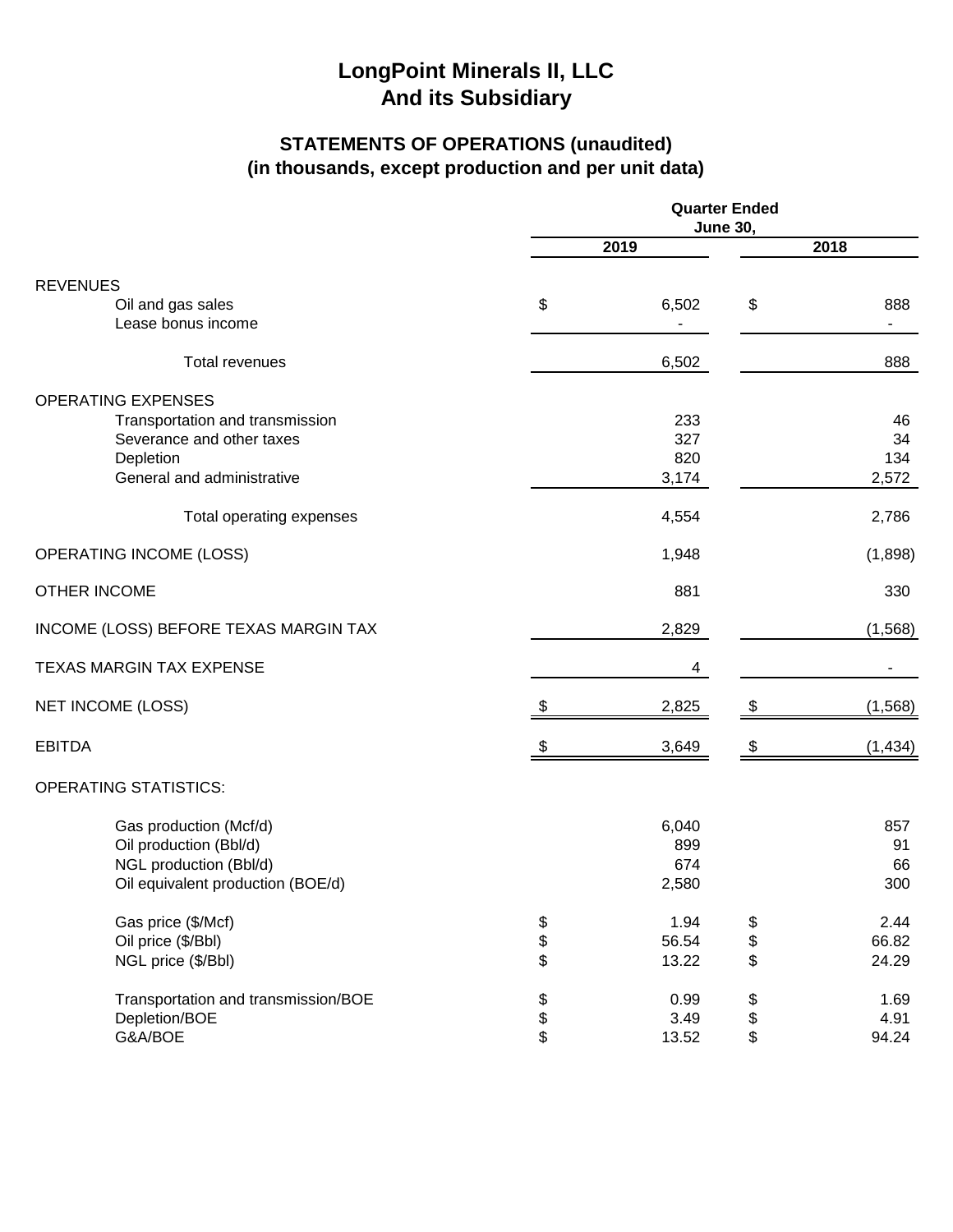## **BALANCE SHEET (unaudited) (in thousands)**

|                                                                                                             | June 30, 2019 |    | December 31, 2018 |
|-------------------------------------------------------------------------------------------------------------|---------------|----|-------------------|
| <b>ASSETS</b>                                                                                               |               |    |                   |
| <b>CURRENT ASSETS:</b><br>Cash and cash equivalents                                                         | \$<br>89,982  | \$ | 203,188           |
| Accounts receivable<br>Accrued oil and gas sales                                                            | 64<br>4,592   |    | 28<br>3,434       |
| Total current assets                                                                                        | 94,638        |    | 206,650           |
| PROPERTY AND EQUIPMENT, at cost:<br>Oil and gas properties, on the basis of full cost method of accounting: |               |    |                   |
| Proved properties                                                                                           | 115,272       |    | 85,240            |
| Unproved properties                                                                                         | 276,261       |    | 189,224           |
| Accumulated depletion                                                                                       | (2,204)       |    | (814)             |
| Total oil and gas properties, net                                                                           | 389,329       |    | 273,650           |
| <b>TOTAL ASSETS</b>                                                                                         | 483,967       | \$ | 480,300           |
| <b>LIABILITIES AND MEMBERS' EQUITY</b>                                                                      |               |    |                   |
| <b>CURRENT LIABILITIES:</b>                                                                                 |               |    |                   |
| Accounts payable and accrued expenses                                                                       | \$<br>3,094   | \$ | 2,774             |
| <b>MEMBERS' EQUITY:</b><br>Members' equity, net of placement fees of                                        |               |    |                   |
| \$13,893 and \$1,032, respectively                                                                          | 480,873       |    | 477,526           |
| TOTAL LIABILITIES AND MEMBERS' EQUITY                                                                       | \$<br>483,967 | \$ | 480,300           |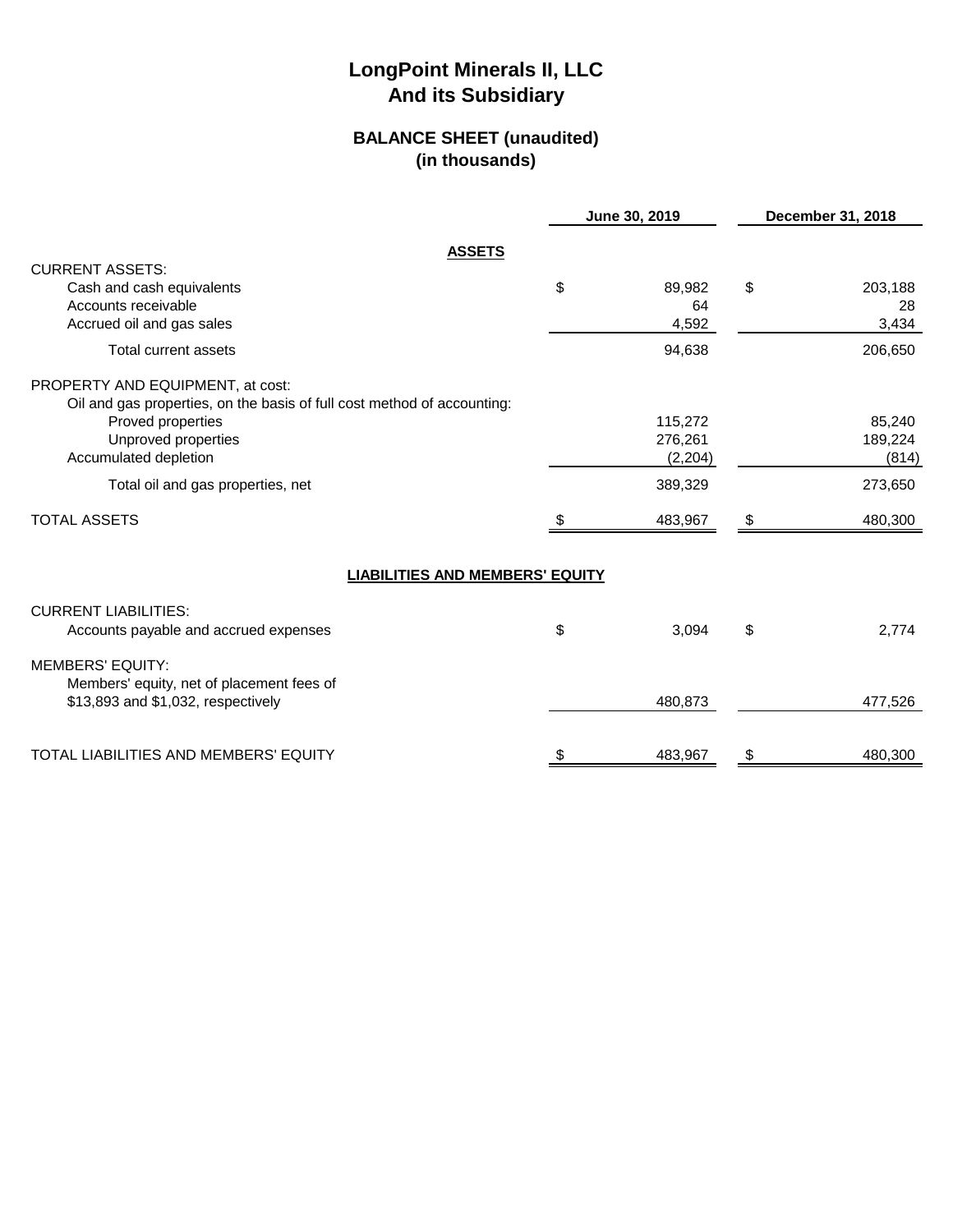# **And its Subsidiary LongPoint Minerals II, LLC**

## **STATEMENT OF MEMBERS' EQUITY (unaudited) (in thousands)**

|                           | <b>CLASS A</b> |            | <b>CLASS B</b> |                   | <b>TOTAL</b> |
|---------------------------|----------------|------------|----------------|-------------------|--------------|
| BALANCES, JANUARY 1, 2018 | \$             | \$         |                | \$                |              |
| Capital contributions     | 900            |            | 416,970        |                   | 417,870      |
| Net loss                  | (4)            |            | (1, 851)       |                   | (1, 855)     |
| Placement fees            | (32)           |            | (1,000)        |                   | (1,032)      |
| Members' distributions    | $\blacksquare$ |            | (12, 563)      |                   | (12, 563)    |
| BALANCES, JUNE 30, 2018   | 864            |            | 401,556        |                   | 402,420      |
| BALANCES, JANUARY 1, 2019 | \$<br>874      | $\, \, \$$ | 476,652        | $\boldsymbol{\$}$ | 477,526      |
| Net Income                | 7              |            | 3,769          |                   | 3,776        |
| Members' distributions    | (1)            |            | (428)          |                   | (429)        |
| BALANCES, JUNE 30, 2019   | 880            |            | 479,993        |                   | 480,873      |